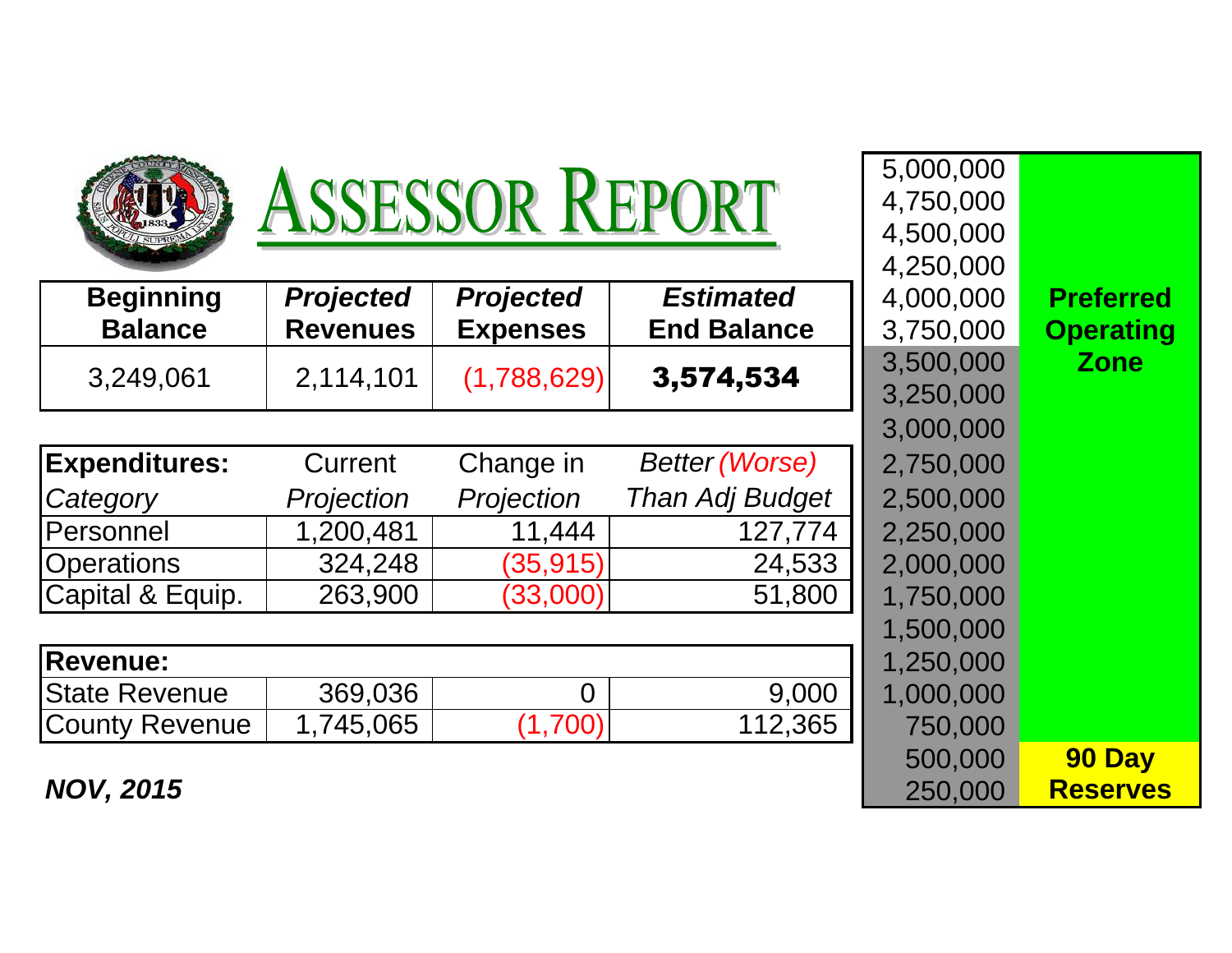

## ROAD & BRIDGE

|                      |                  |                  |                       | , , , , , , , , , , , , , | .                  |
|----------------------|------------------|------------------|-----------------------|---------------------------|--------------------|
| <b>Beginning</b>     | <b>Projected</b> | <b>Projected</b> | <b>Estimated</b>      | 16,000,000                | <b>Capital</b>     |
| <b>Balance</b>       | <b>Revenues</b>  | <b>Expenses</b>  | <b>End Balance</b>    | 15,000,000                | $\mathbf{g}$       |
| 11,222,346           | 28,305,976       | (24, 695, 948)   | 14,832,374            | 14,000,000                | <b>Infrastruct</b> |
|                      |                  |                  |                       | 13,000,000                | <b>Needs</b>       |
|                      |                  |                  |                       | 12,000,000                |                    |
| <b>Expenditures:</b> | Current          | Change in        | <b>Better (Worse)</b> | 11,000,000                |                    |
| Category             | Projection       | Projection       | Than Adj Budget       | 10,000,000                | <b>Kansas</b>      |
| Personnel            | 6,277,390        | 73,956           | 701,308               | 9,000,000                 | <b>Project</b>     |
| <b>Operations</b>    | 11,710,280       | (122, 393)       | (167, 232)            | 8,000,000                 |                    |
| Capital & Infra.     | 6,708,278        | (120, 870)       | 2,116,598             | 7,000,000                 | 90 Day             |
|                      |                  |                  |                       | 6,000,000                 | <b>Operatin</b>    |
| <b>Revenue:</b>      |                  |                  |                       | 5,000,000                 | <b>Reserve</b>     |
| <b>Total Revenue</b> | 28,305,976       | 627,911          | 1,827,427             | 4,000,000                 |                    |
|                      |                  |                  |                       |                           |                    |

**NOV, 2015**

|        | ROAD & BRIDGE    |                  |                       | 20,000,000<br>19,000,000 |                       |
|--------|------------------|------------------|-----------------------|--------------------------|-----------------------|
|        |                  |                  |                       | 18,000,000               | <b>Other</b>          |
|        |                  |                  |                       | 17,000,000               | <b>Future</b>         |
| ing    | <b>Projected</b> | <b>Projected</b> | <b>Estimated</b>      | 16,000,000               | <b>Capital</b>        |
| ce     | <b>Revenues</b>  | <b>Expenses</b>  | <b>End Balance</b>    | 15,000,000               | &                     |
| 346    | 28,305,976       | (24, 695, 948)   | 14,832,374            | 14,000,000               | <b>Infrastructure</b> |
|        |                  |                  |                       | 13,000,000               | <b>Needs</b>          |
|        |                  |                  |                       | 12,000,000               |                       |
| ures:  | Current          | Change in        | <b>Better (Worse)</b> | 11,000,000               |                       |
|        | Projection       | Projection       | Than Adj Budget       | 10,000,000               | <b>Kansas</b>         |
|        | 6,277,390        | 73,956           | 701,308               | 9,000,000                | <b>Project</b>        |
| S      | 11,710,280       | 122,393)         | (167, 232)            | 8,000,000                |                       |
| Infra. | 6,708,278        | (120, 870)       | 2,116,598             | 7,000,000                | 90 Day                |
|        |                  |                  |                       | 6,000,000                | <b>Operating</b>      |
|        |                  |                  |                       | 5,000,000                | <b>Reserves</b>       |
| enue   | 28,305,976       | 627,911          | 1,827,427             | 4,000,000                |                       |
|        |                  |                  |                       | 3,000,000                | <b>Minimum</b>        |
| 5      |                  |                  |                       | 2,000,000                | <b>Cash</b>           |
|        |                  |                  |                       | 1,000,000                | <b>Reserves</b>       |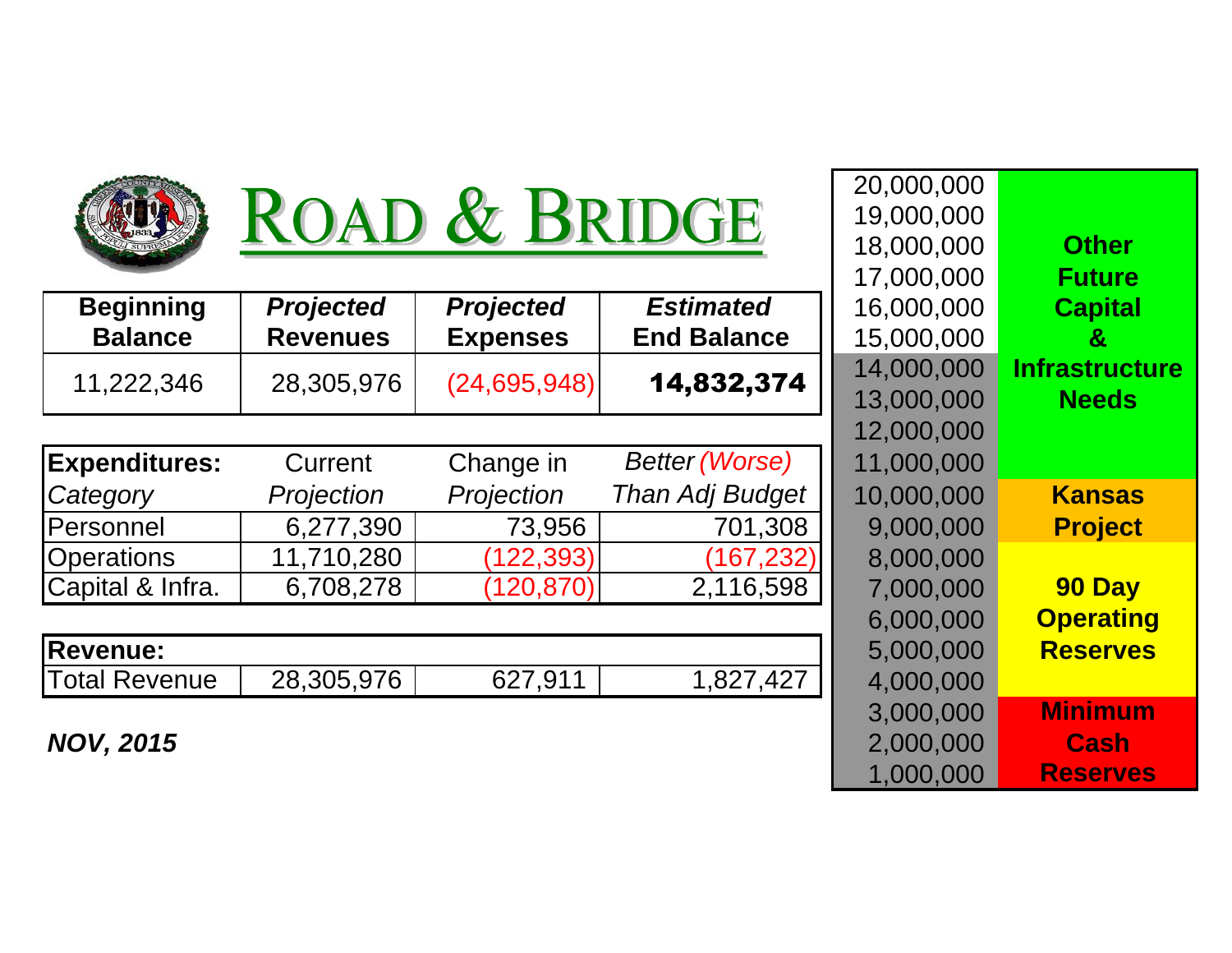| <b>GENERAL FUND</b>        |                 |            |                       |         |
|----------------------------|-----------------|------------|-----------------------|---------|
| <b>REVENUE</b>             | <b>November</b> | Change     | Projection            |         |
| <b>NOV, 2015</b>           | <b>Year End</b> | In         | <b>Better (Worse)</b> |         |
|                            | Projection      | Projection | Than Adj. Budget      |         |
| <b>Sales Tax</b>           | 13,075,000      | 175,000    | 520,934               | 4.1%    |
| <b>Property Taxes</b>      | 6,642,437       | (29, 149)  | 82,237                | 1.3%    |
| <b>Other Taxes</b>         | 904,761         | (58)       | 101,761               | 12.7%   |
| <b>Sheriff Fees</b>        | 6,879,163       | 24,116     | 374,463               | 5.8%    |
| Collector's Comm.          | 3,131,504       | (15, 301)  | (66,496)              | $-2.1%$ |
| <b>Recorder Fees</b>       | 1,035,000       | 1,000      | 102,000               | 10.9%   |
| <b>Bldg &amp; Planning</b> | 624,989         | 65,819     | 114,719               | 22.5%   |
| Pub. Admin Fees            | 360,000         | 20,000     | (20,000)              | $-5.3%$ |
| <b>Other Fees</b>          | 1,063,140       | (21, 710)  | 66,406                | 6.7%    |
| Grants                     | 2,624,796       | (26, 165)  | 12,990                | 0.5%    |
| <b>Interest</b>            | 231,622         | 122        | 6,622                 | 2.9%    |
| Other Rev & Trfs           | 461,763         | 16,774     | 68,592                | 17.4%   |
| Finance Comm Adj           |                 | O          | O                     | 0.0%    |
| <b>Total</b>               | 37,034,175      | 210,448    | 1,364,228             | 3.8%    |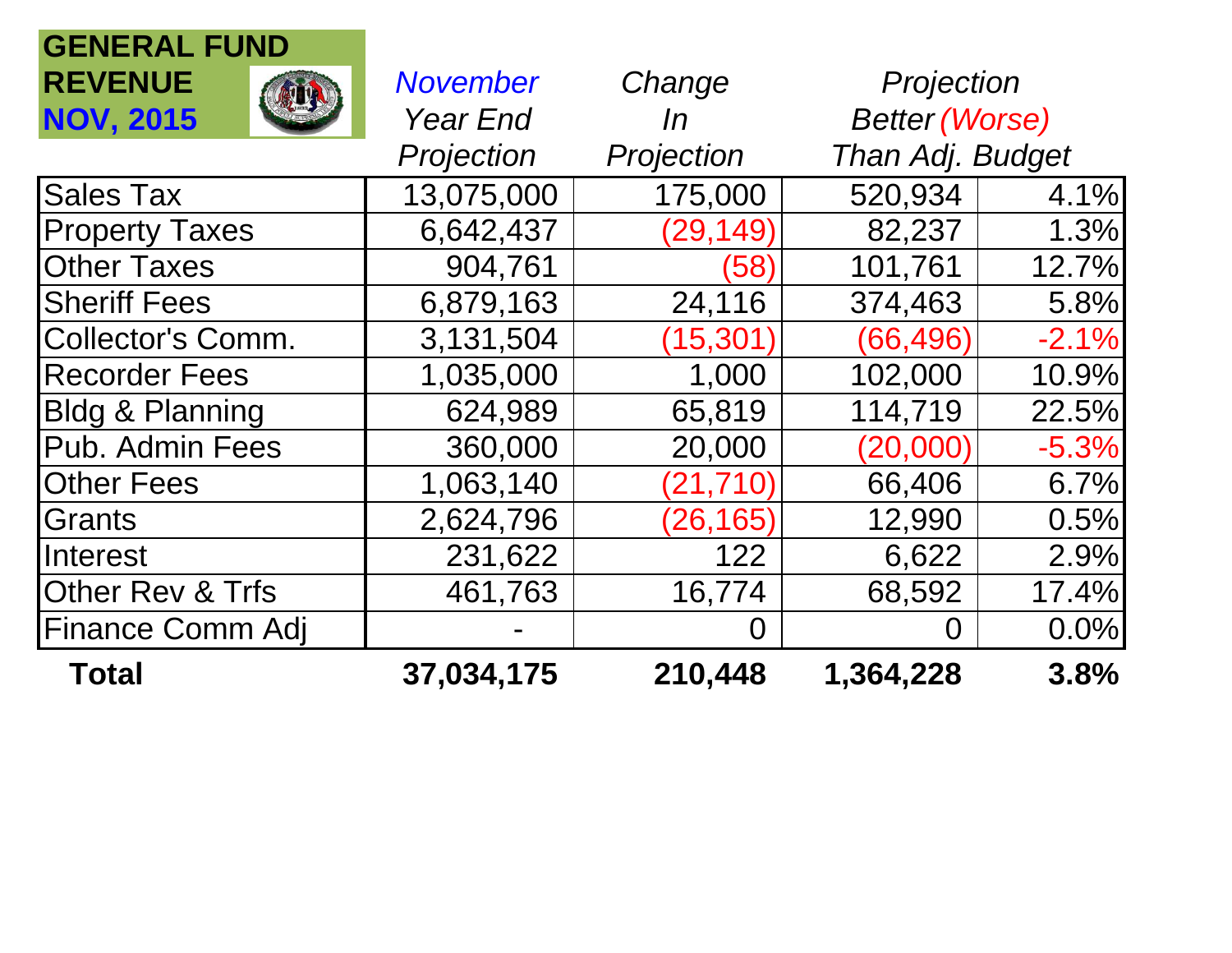| <b>GENERAL FUND</b>               |                           |                       |                       |         |
|-----------------------------------|---------------------------|-----------------------|-----------------------|---------|
| <b>EXPENDITURES</b>               | <b>November</b><br>Change |                       | Projection            |         |
| <b>ALLA</b><br><b>NOV, 2015</b>   | Year End                  | <b>In Projection</b>  | <b>Better (Worse)</b> |         |
|                                   | Projection                | <b>Better (Worse)</b> | <b>Than Budget</b>    |         |
| <b>Circuit Courts &amp; Clerk</b> | 1,395,998                 | 708,000               | 706,690               | 33.6%   |
| Juvenile                          | 3,784,573                 | 34,406                | 516,136               | 12.0%   |
| <b>Prosecuting Attorney</b>       | 3,277,515                 | 45,029                | 342,873               | 9.5%    |
| <b>Sheriff</b>                    | 4,861,970                 | 3,510                 | (137, 988)            | $-2.9%$ |
| Jail                              | 6,589,535                 | 74,508                | 190,984               | 2.8%    |
| Collector                         | 555,095                   | 1,211                 | 211                   | 0.0%    |
| <b>County Clerk</b>               | 556,749                   | 485                   | 23,140                | 4.0%    |
| <b>Finance Departments</b>        | 600,682                   | 7,399                 | 76,601                | 11.3%   |
| <b>Public Administrator</b>       | 412,251                   | 2,299                 | 1,325                 | 0.3%    |
| Recorder                          | 342,664                   | $(6,\!877)$           | 22,720                | 6.2%    |
| <b>County Commission</b>          | 415,208                   | (9,833)               | (11, 616)             | $-2.9%$ |
| <b>Human Resources</b>            | 192,355                   | 6,464                 | 11,441                | 5.6%    |
| Purchasing                        | 161,066                   | 11,794                | 25,668                | 13.7%   |
| <b>General Services</b>           | 220,365                   | (65)                  | 828                   | 0.4%    |
| <b>Pre-Trial</b>                  | 142,116                   | (726)                 | 16,899                | 10.6%   |
| <b>Information Systems</b>        | 1,933,893                 | (70,542)              | 256,912               | 11.7%   |
| Emergency Mgmt                    | 751,050                   | 90                    | 24,362                | 3.1%    |
| <b>Resource Mgmt</b>              | 993,914                   | 69,544                | 153,798               | 13.4%   |
| <b>Building Operations</b>        | 1,517,878                 | (167, 858)            | (99, 380)             | $-7.0%$ |
| <b>Vehicle Operations</b>         | 880,113                   | 6,375                 | 100,557               | 10.3%   |
| <b>Utilities</b>                  | 778,011                   | 18,989                | (3,011)               | $-0.4%$ |
| Non-Departmental                  | 2,434,022                 | 10,191                | 93,703                | 3.7%    |
| <b>Supplement LEST 1</b>          | 1,009,993                 | 235,287               | 235,692               | 18.9%   |
| <b>Debt Service</b>               | 390,539                   | 187,133               | 1,020,611             | 72.3%   |
| Contingency                       |                           | 0                     | 1,062,450             | 100.0%  |
| Finance Comm Adj                  | (407, 996)                | (444, 140)            | 407,996               | 0.0%    |
| <b>TOTALS</b>                     | 33,789,559                | 722,673               | 5,039,602             | 13.0%   |